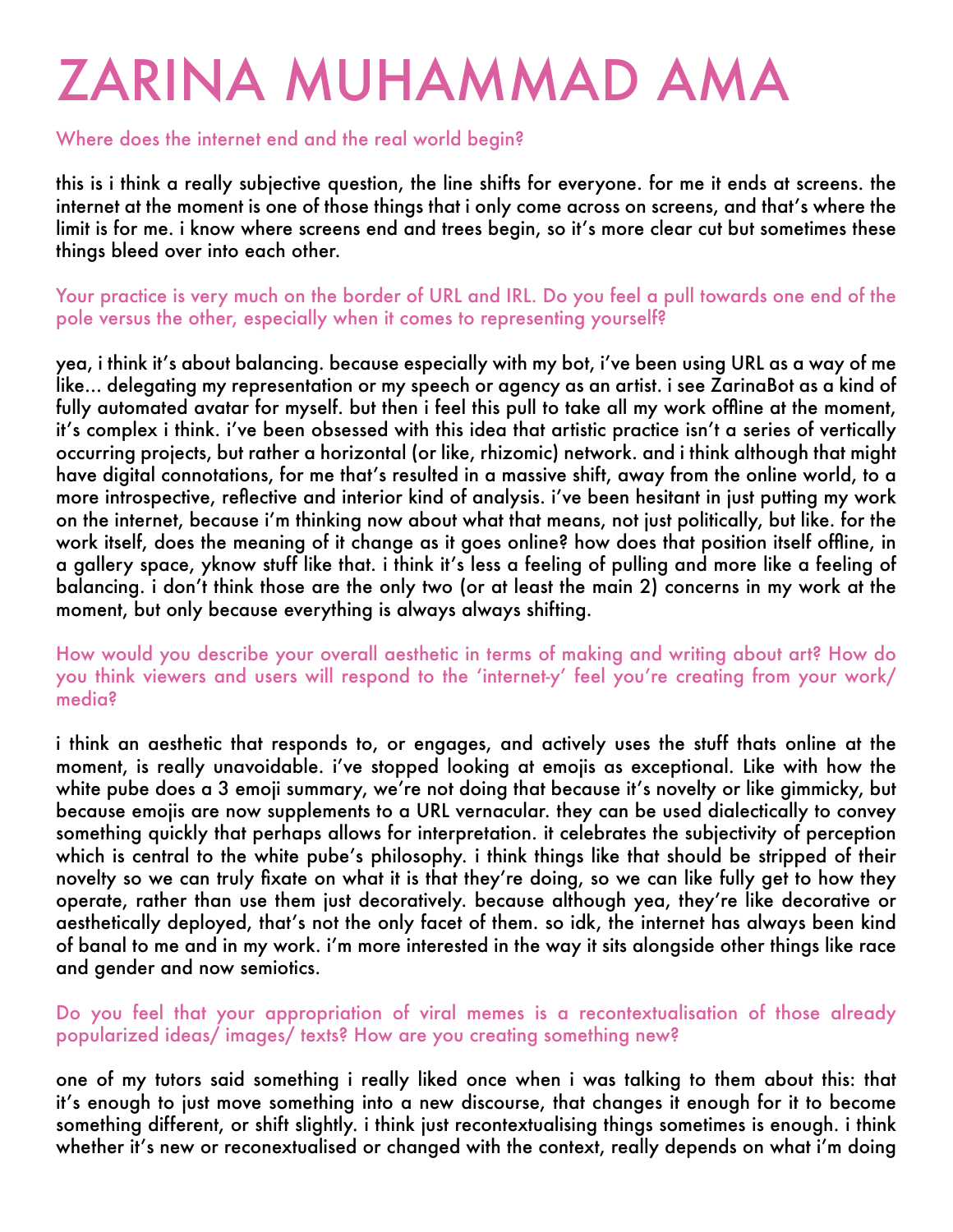with it. because with *Digjihad*, it's one of those works where i've not really made anything new, it's all appropriated imagery, and i'm just shifting the context, and the things around the images, the periphery. but with the bot memes, (*MEMEZ AND FRENDZ*) it's different, the shift is more focused on the form than the content.

Your focus on ISIS memes and online identity seems dangerous. How do you feel about trolling terrorists?

hahahahahahahha really quite scared.

i think i'm more worried about white people thinking i'm islamaphobic and like, approving of these really quite horrible memes than anything else.

or using me as like a "YEA, MUSLIMS ARE ALL TERRORISTS" justification. Idk. i guess i'm just equally scared of ISIS and white people. i don't know why i made that bloody video. hahahahhahaha \*nervous laughter (this is for context bc u can't read tone or body language in emails)\*

#### Can you explain the relationship between *MEMEZ & FRENDZ* and *ZARINABOT 3000*? How has indeterminacy influenced the nature of your practice and the final outcome of your work?

omg for the better for sure, this is a really good question, i've never thought of it as this way round, but it totally could be. i used to really struggle with \*Political\* art, bc it never really escapes the shadow of its own spectacle. u know? it's always like statement jewellery: one toned, single faceted, you get the message, and it's didactic, singular and then u go "k, i get it. i'm moving on now" and it kind of repels prolonged engagement with the art. i've said before that i don't want to make work that is polemic or didactic, or certain of its own voice, i want it to be more unstable than that, and maybe something new, a more autonomous form than polemicism or didacticism. i think the way my bot kind of.. eats meaning, chews it all up, but then spits it right back out and like, tries to arrange that mess into something that looks kind of like what it chewed up in the first place. the way it does that, idk, it kind of solved my problem with singular meaning completely. i think the bot was what came first, and then the images followed. it's a horizontal leap from bot to memes.

## How do you feel about exhibitions and artworks based online? Do you think this is the future?

hmhmmhmhmhmhmh i wrote that essay on why we should move all exhibitions online for the white pube, really early on, like in october last year. and i'm not too sure if i agree with myself. i think digital exhibition is great, really important and it offers itself up as a solution to loadsa problems, like access, accessibility, afterlife, documentation, etc etc… but if it's online, it's different to how it is in a gallery. i think it should be considered not as a replacement for actually going into a physical space, but rather as a new form, separate to IRL art. the white pube has been hosting a monthly online residency, and loads of our residents have really been pushing and playing around with what you can do in a digital space, that u ca't do in a physical one. it's amazing, really interesting, and i think that's how it should be. an opportunity to extend the limits of the art world, push them wider and expand what art is, and how it an exist, and not just keep it the same shape but in a different place. i think that's when online art becomes really interesting and subversive and worthwhile, otherwise it feels like it's doing the same thing as emoji art, that it's juts upholding novelty value instead of stripping it away and looking underneath that.

## To what extent is your media presence a representation of your art and self, and vice versa?

my bot is literally my manager, my PR representative. i use my instagram as a sketchbook i guess. my tumblr is kind of out of use, but twitter is definitely a source for me to like, talk through my concerns